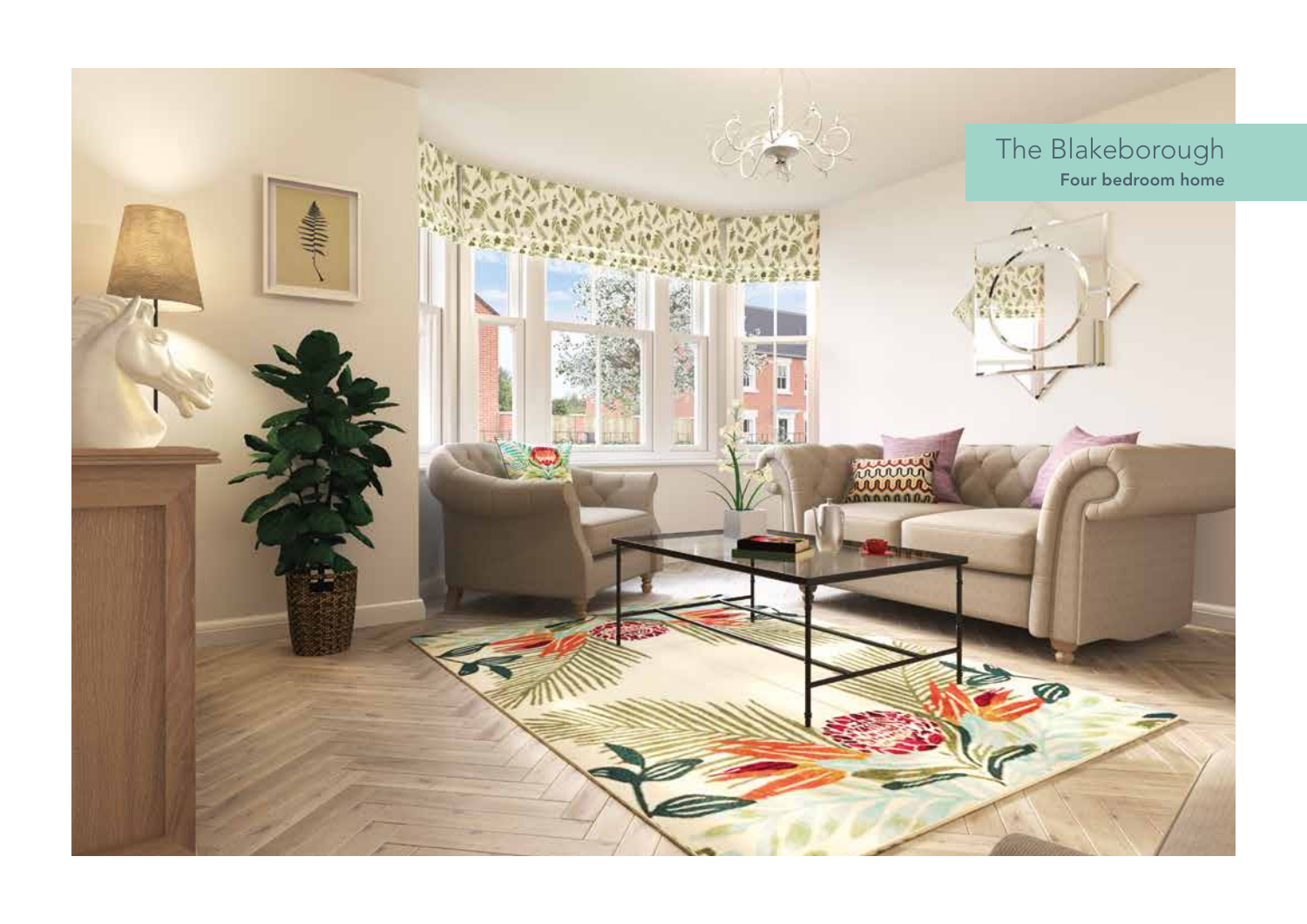

privacy of individual rooms. It's a home designed so that everyone can enjoy their

Downstairs, a generous kitchen, dining and family area will no doubt become the heart of the home, attracting most of the daily activity, while the separate lounge, with large bay window, creates a beautiful, light filled second living space.

The Blakeborough isn't short of useful storage either.

A laundry room and store cupboard are perfect places to keep larger appliances, coats and the usual family stuff.

Upstairs, all four bedrooms have good proportions and the master bedroom has its own en-suite with generous shower area.

The main bathroom includes an over bath shower and tiled walls by Porcelanosa.

This is a CGI illustration of the Blakeborough house type. Please note that homes may differ from this illustration. For example, they may be handed (a reversed layout) and may be detached, semi-detached or terraced. Construction materials may also differ, including the roof tile colour, render or paved areas. Detailed plans and specifications are available for each plot and customers are asked to discuss this with the Sales Team when reserving their home.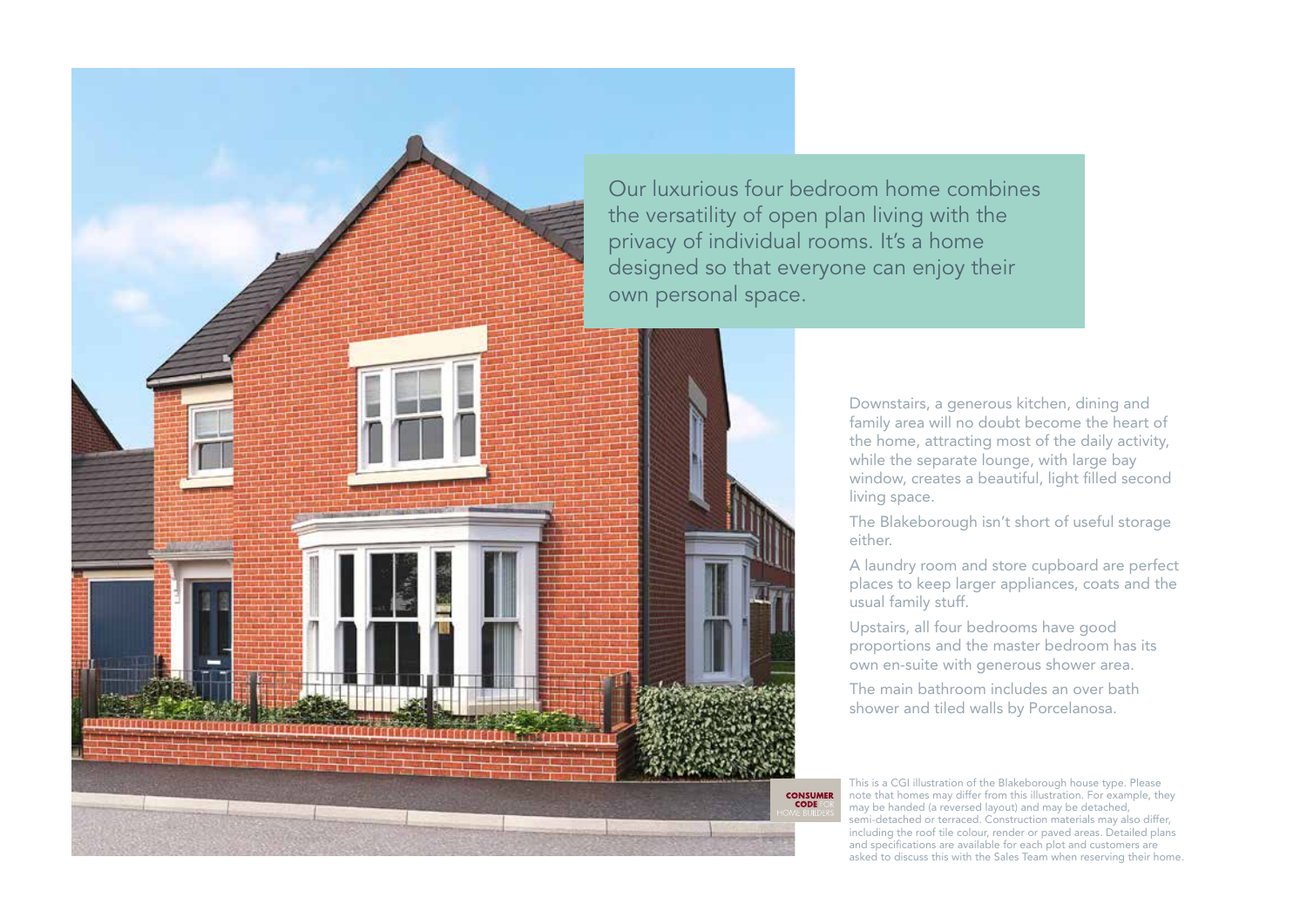

Rooms designed to give you and your family the most comfortable living space whether you're entertaining, sleeping or just relaxing. The Blakeborough has all you need.

## Room for visitors

Spare rooms shouldn't mean second rate space, all our bedrooms are arranged to offer maximum impact.





High spec fitted kitchen

Fitted units in a choice of traditional or modern styles and a choice of complementary worktops and handles. You'll love your fully integrated kitchen.



Relax and enjoy the view Separate lounge with large bay window giving you plenty of light.



Everything in its place

Why not add space saving wardrobes to your bedroom? Leaving plenty of room to spread out.



## Room with a view

With tiles from Porcelanosa, you'll never want to leave the bathroom - no excuses for looking less than gorgeous then!